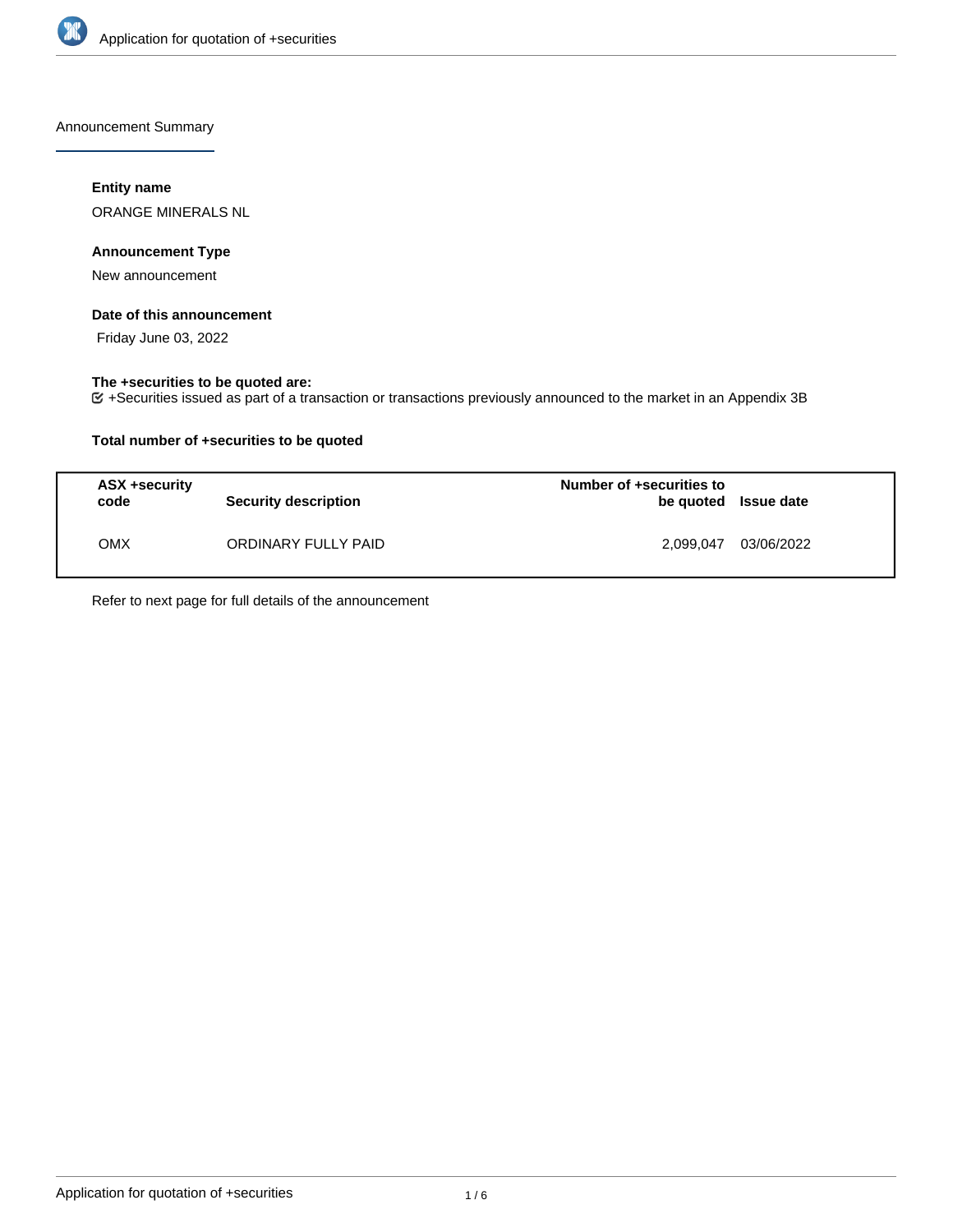

Part 1 - Entity and announcement details

## **1.1 Name of entity**

ORANGE MINERALS NL

We (the entity named above) apply for +quotation of the following +securities and agree to the matters set out in Appendix 2A of the ASX Listing Rules.

**1.2 Registered number type** ACN

**Registration number** 650435895

**1.3 ASX issuer code** OMX

**1.4 The announcement is**

New announcement

#### **1.5 Date of this announcement**

3/6/2022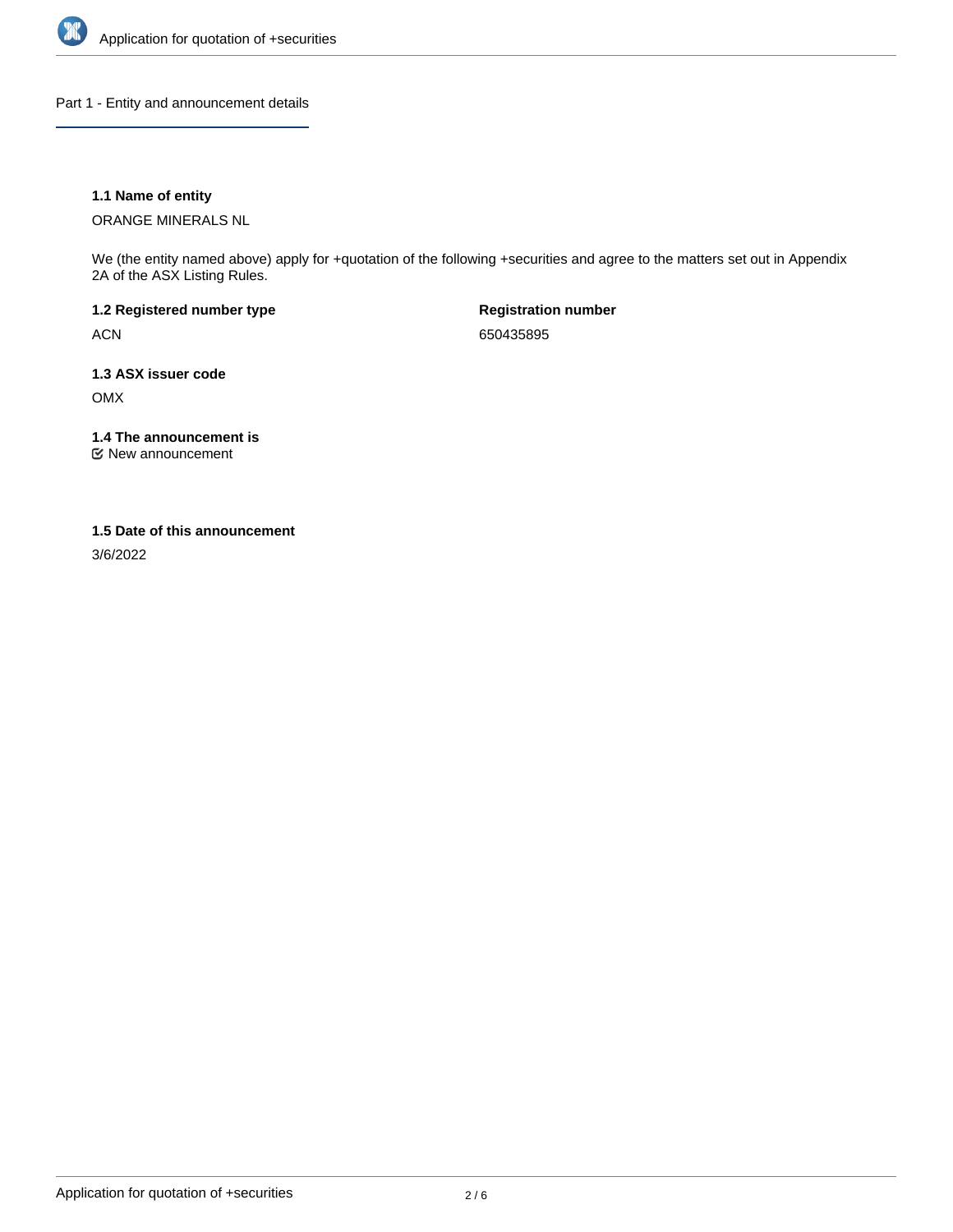

# Part 2 - Type of Issue

## **2.1 The +securities to be quoted are:**

+Securities issued as part of a transaction or transactions previously announced to the market in an Appendix 3B

#### **Previous Appendix 3B details:**

| <b>Announcement Date and</b><br>Time | <b>Announcement Title</b>                   | Selected Appendix 3B to submit quotation<br>reguest |  |
|--------------------------------------|---------------------------------------------|-----------------------------------------------------|--|
| 23-Mar-2022 08:24                    | New - Proposed issue of securities -<br>ОМХ | A placement or other type of issue                  |  |

**2.3a.2 Are there any further issues of +securities yet to take place to complete the transaction(s) referred to in the Appendix 3B?** No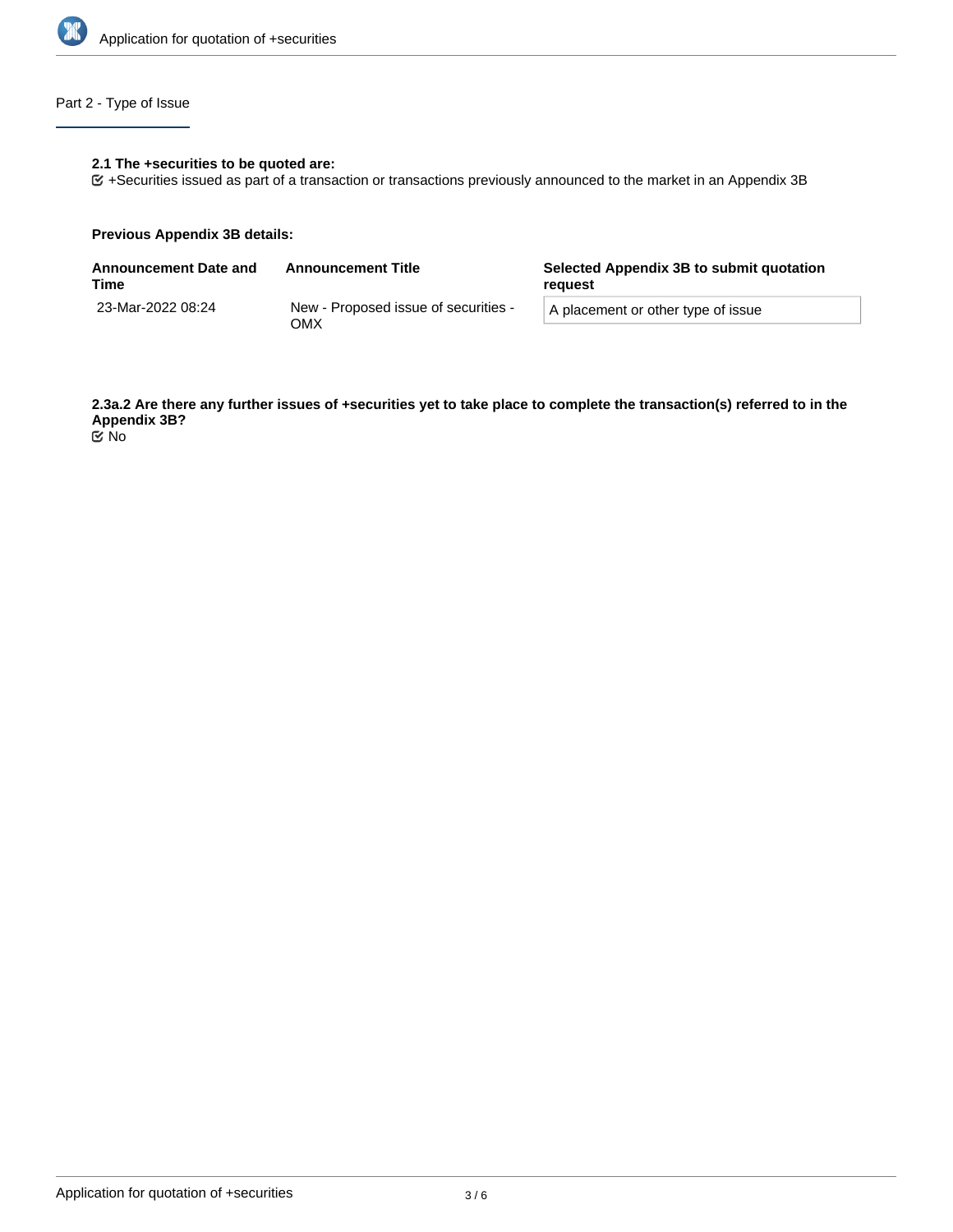

Part 3A - number and type of +securities to be quoted where issue has previously been notified to ASX in an Appendix 3B

#### Placement Details

**ASX +security code and description**

OMX : ORDINARY FULLY PAID

**Issue date**

3/6/2022

Distribution Schedule

**Provide a distribution schedule for the new +securities according to the categories set out in the left hand column including the number of recipients and the total percentage of the new +securities held by the recipients in each category.**

| Number of +securities held | <b>Number of holders</b> | Total percentage of +securities held<br>For example, to enter a value of 50%<br>please input as 50.00 |
|----------------------------|--------------------------|-------------------------------------------------------------------------------------------------------|
| $1 - 1,000$                |                          | %                                                                                                     |
| $1,001 - 5,000$            |                          | $\%$                                                                                                  |
| $5,001 - 10,000$           |                          | %                                                                                                     |
| 10,001 - 100,000           |                          | $\frac{0}{0}$                                                                                         |
| 100,001 and over           |                          | $\%$                                                                                                  |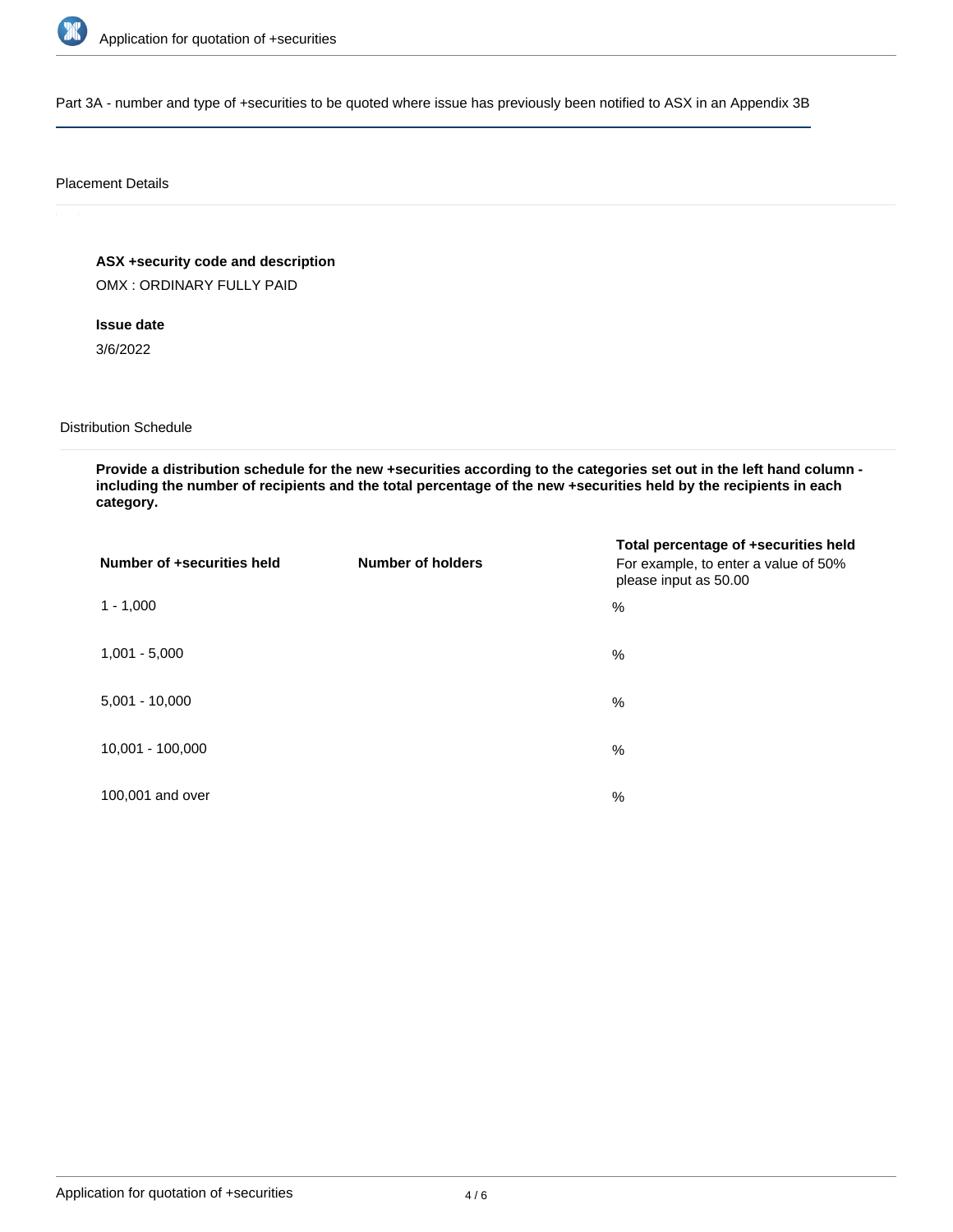

Issue details

## **Number of +securities to be quoted**

2,099,047

#### **Are the +securities being issued for a cash consideration?**

No

## **Please describe the consideration being provided for the +securities**

On 21/3/22, the Company announced that it had entered into a binding term sheet to purchase the Ophir and Wisemans Creek tenements for \$550,000 to be settled in cash (50%) and equity (50%)

# **Please provide an estimate (in AUD) of the value of the consideration being provided per +security for the +securities to be quoted**

275,000.000000

#### **Any other information the entity wishes to provide about the +securities to be quoted**